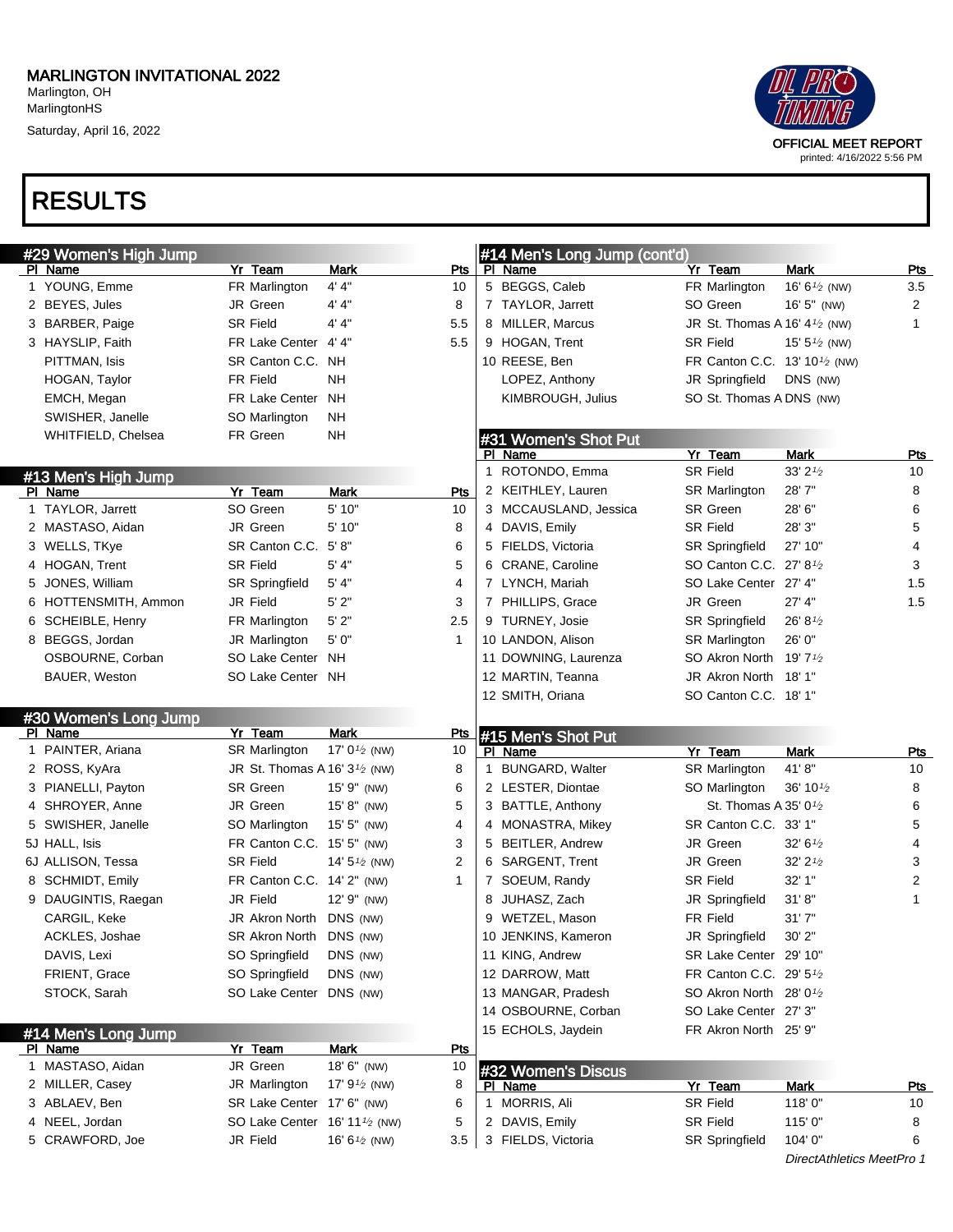#### MARLINGTON INVITATIONAL 2022

Marlington, OH MarlingtonHS

Saturday, April 16, 2022

# RESULTS

| #32 Women's Discus (cont'd) |                        |             |              |   | #17 Women's 100 Meters (cont'd)          |                              |                          |                |
|-----------------------------|------------------------|-------------|--------------|---|------------------------------------------|------------------------------|--------------------------|----------------|
| PI Name                     | Yr Team                | <b>Mark</b> | <u>Pts</u>   |   | <b>Finals</b>                            |                              |                          | Wind: (+0.0)   |
| 4 KEITHLEY, Lauren          | <b>SR Marlington</b>   | 96' 0"      | 5            |   | PI Name                                  | Yr Team                      | Time                     | Pts            |
| 5 CRANE, Caroline           | SO Canton C.C. 84' 0"  |             | 4            |   | 3 ALLISON, Tessa                         | <b>SR Field</b>              | 13.71                    | 6              |
| 6 MCCAUSLAND, Jessica       | <b>SR</b> Green        | 78'0"       | 3            |   | 4 BRADFORD, Alaina                       | SO Green                     | 13.71                    | 5              |
| 7 LANDON, Alison            | <b>SR Marlington</b>   | 76'0"       | 2            |   | 5 CODISPOTI, Suzanna                     | JR Canton C.C.               | 13.89                    | 4              |
| 8J PHILLIPS, Grace          | JR Green               | 69' 0"      | 1            |   | 6 NORMAN, Emma                           | SO Field                     | 14.13                    | 3              |
| 9J URDIALES, Gabrielle      | <b>SR Springfield</b>  | 69' 0"      |              |   | 7 MCCANN, Kaylie                         | <b>SR</b> Green              | 14.14                    | $\overline{2}$ |
| 10 SMITH, Oriana            | SO Canton C.C. 67' 0"  |             |              |   | 8 HAYSLIP, Faith                         | <b>FR Lake Center</b>        | 14.50                    | $\mathbf 1$    |
| 11 DOWNING, Laurenza        | SO Akron North 60' 0"  |             |              |   |                                          |                              |                          |                |
| 12 MARTIN, Teanna           | JR Akron North         | 56' 0"      |              |   | #1 Men's 100 Meters                      |                              |                          |                |
| 13 LYNCH, Mariah            | SO Lake Center 54' 0"  |             |              |   | <b>Finals</b>                            |                              |                          | Wind: (+0.0)   |
|                             |                        |             |              |   | PI Name                                  | Yr Team                      | Time                     | <b>Pts</b>     |
| #16 Men's Discus            |                        |             |              |   | 1 NEFF, Alex                             | JR Green                     | 11.72                    | 10             |
| PI Name                     | Yr Team                | <b>Mark</b> | <b>Pts</b>   |   | 2 BAGLIA, Zach                           | SO Green                     | 12.08                    | 8              |
| 1 LESTER, Diontae           | SO Marlington          | 105' 10"    | 10           |   | 3 THOMAS, Skylar                         | <b>SR Field</b>              | 12.11                    | 6              |
| 2 EVANS, Christian          | <b>SR Field</b>        | 102' 5"     | 8            |   | 4 GALL-MONTGOMERY, Zachar SO Canton C.C. |                              | 12.37                    | 5              |
| 3 MONASTRA, Mikey           | SR Canton C.C. 101' 1" |             | 6            |   | 5 LUWELA, Lameck                         | <b>FR Akron North</b>        | 12.43                    | 4              |
| 4 KING, Andrew              | SR Lake Center 95' 2"  |             | 5            |   | 6 MILLER, Casey                          | JR Marlington                | 12.55                    | 3              |
| 5 GRESSMAN, Christian       | JR Field               | 92' 6"      | 4            |   | 7 FORAKER, Reese                         | <b>JR Lake Center</b>        | 13.12                    | 2              |
| 6 BUNGARD, Walter           | <b>SR Marlington</b>   | 92' 5"      | 3            |   | DURANTE, Alika                           | JR Springfield               | <b>DNS</b>               |                |
| 7 BATTLE, Anthony           | St. Thomas A 84' 9"    |             | 2            |   |                                          |                              |                          |                |
| 8 BEITLER, Andrew           | JR Green               | 84' 1"      | 1            |   | #26 Women's 4 x 200m Relay               |                              |                          |                |
| 9 STEWART, Nick             | JR Springfield         | 79' 10"     |              |   | PI Team                                  |                              | Time                     | Pts            |
| 10 JUHASZ, Zach             | JR Springfield         | 76' 10"     |              |   | 1 Lake Center Chr. (A)                   |                              | 1:51.75                  | 10             |
| 11 LORD, Aaron              | JR Green               | 75' 2"      |              |   | 1) TWITTY, Ta Misha JR                   | 2) SWARTZENTRUBER, Morgan SR |                          |                |
| 12 CORBITT, Moris           | SO Akron North 74' 2"  |             |              |   | 3) HAYSLIP, Faith FR                     | 4) WOJTON, Medgine SR        |                          |                |
| 13 ECHOLS, Jaydein          | FR Akron North 73' 9"  |             |              |   | 2 Field (A)                              |                              | 1:51.96                  | 8              |
| 14 WYDER, Jacob             | JR Lake Center 67' 7"  |             |              |   | 1) FIRTH, Shelby SR                      | 2) ALLISON, Tessa SR         |                          |                |
| 15 VANNAN, Christian        | JR Canton C.C. 55' 4"  |             |              |   | 3) SIUDAK, Heather SR                    | 4) SIUDAK, Hannah SR         |                          |                |
|                             |                        |             |              |   | 3 Green (A)                              |                              | 1:54.85                  | 6              |
| #7 Men's 110m Hurdles       |                        |             |              |   | 1) RUTHERFORD, Molly FR                  | 2) PIANELLI, Payton SR       |                          |                |
|                             |                        |             | Wind: (+0.0) |   | 3) ALLEN, Breila SO                      | 4) BRADFORD, Alaina SO       |                          |                |
| PI Name                     | Yr Team                | Time        | <u>Pts</u>   |   | 4 Marlington (A)                         |                              | 1:56.06                  | 5              |
| 1 YOUNT, William            | <b>SR Field</b>        | 17.04       | 10           |   | 1) GILL, Allie FR                        | 2) MASON, Elizabeth JR       |                          |                |
| 2 STAYER, Luke              | <b>SR Field</b>        | 17.48       | 8            |   | 3) PAINTER, Ariana SR                    | 4) HONE, Emma FR             |                          |                |
| 3 HANE, Carter              | JR Green               | 17.74       | 6            |   | 5 Canton C.C. (A)                        |                              | 2:03.91                  | 4              |
| 4 BEGGS, Caleb              | FR Marlington          | 19.74       | 5            |   | 1) CODISPOTI, Suzanna JR                 | 2) PITTMAN, Isis SR          |                          |                |
| 5 LANZER, Elliot            | JR Marlington          | 19.76       | 4            |   | 3) SCHMIDT, Emily FR                     |                              | 4) LEVENGOOD, Celeste FR |                |
| 6 BRUCE, Ron                | FR Green               | 19.88       | 3            |   | 6 St. Thomas Aquinas (A)                 |                              | 2:06.84                  | 3              |
| 7 CHUWAN, Dipesh            | FR Akron North         | 20.84       | 2            |   | 1) LOMBARDI, Mira FR                     | 2) METZGER, Ally SO          |                          |                |
| KING, Andrew                | <b>SR Lake Center</b>  | <b>DNS</b>  |              |   | 3) GRAVO, McKenna SO                     | 4) ROSS, KyAra JR            |                          |                |
|                             |                        |             |              |   |                                          |                              |                          |                |
| #17 Women's 100 Meters      |                        |             |              |   | #10 Men's 4 x 200m Relay                 |                              |                          |                |
| <b>Finals</b>               |                        |             | Wind: (+0.0) |   | PI Team                                  |                              | Time                     | Pts            |
| PI Name                     | Yr Team                | <u>Time</u> | <b>Pts</b>   | 1 | Green (A)                                |                              | 1:36.45                  | 10             |
| 1 WOJTON, Medgine           | <b>SR Lake Center</b>  | 12.81       | 10           |   | 1) NEFF, Alex JR                         | 2) MARTIN, Antonio FR        |                          |                |
| 2 ROSS, KyAra               | JR St. Thomas A        | 13.26       | 8            |   | 3) WILLIAMSON, Cole SR                   | 4) CARR, Caleb JR            |                          |                |
|                             |                        |             |              |   |                                          |                              |                          |                |



DirectAthletics MeetPro 2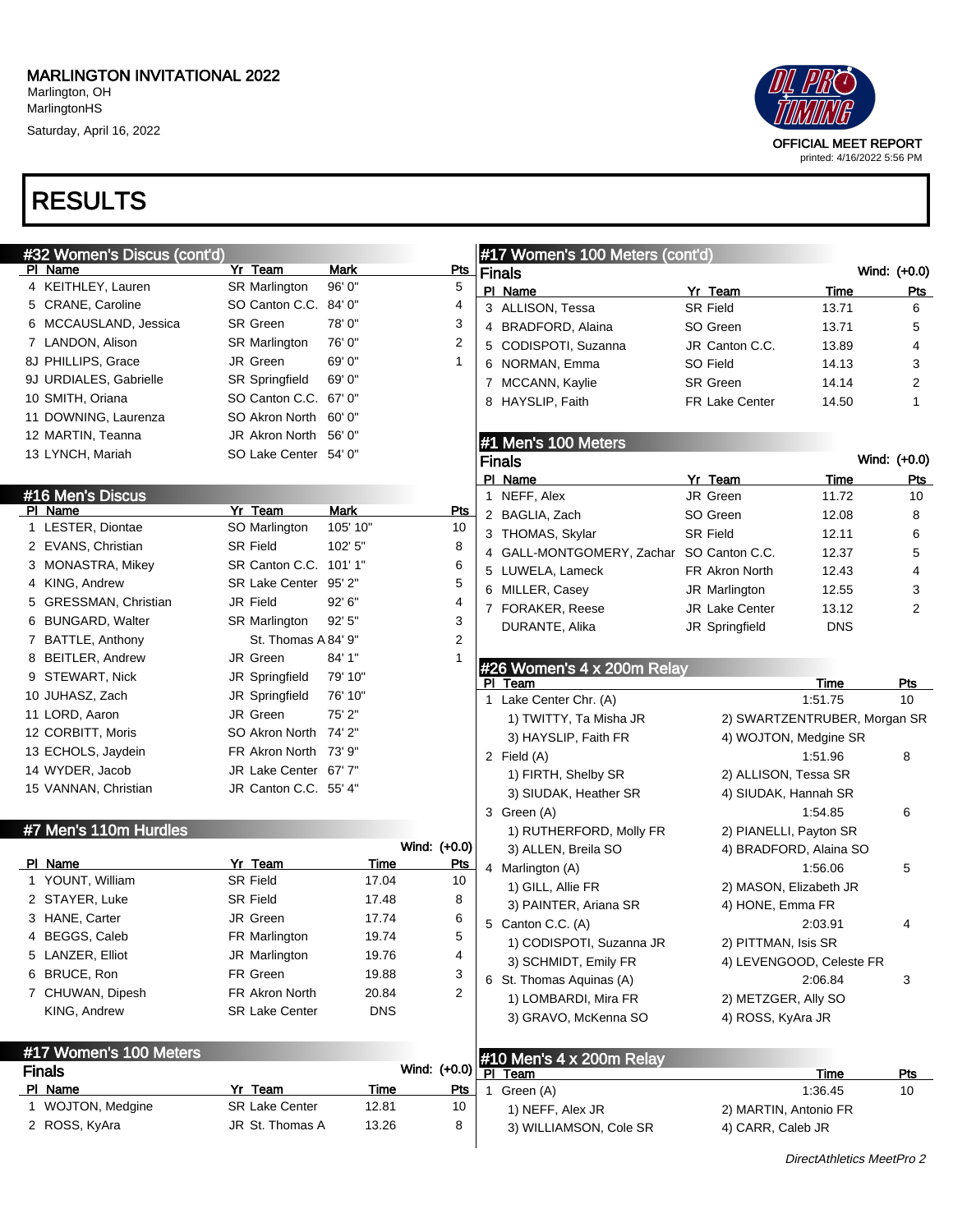MarlingtonHS

Saturday, April 16, 2022



| #10 Men's 4 x 200m Relay (cont'd)          |                       |                             |            | #25 Women's 4 x 100m Relay        |                              |             |                |
|--------------------------------------------|-----------------------|-----------------------------|------------|-----------------------------------|------------------------------|-------------|----------------|
| PI Team                                    |                       | Time                        | Pts        | PI Team                           |                              | <b>Time</b> | <u>Pts</u>     |
| 2 Field (A)                                |                       | 1:38.07                     | 8          | 1 Lake Center Chr. (A)            |                              | 53.54       | 10             |
| 1) DOPKOSKY, Sam SR                        | 2) THOMAS, Skylar SR  |                             |            | 1) TWITTY, Ta Misha JR            | 2) SWARTZENTRUBER, Morgan SR |             |                |
| 3) CRAWFORD, Joe JR                        | 4) SIMONETTI, Joe SR  |                             |            | 3) HAYSLIP, Faith FR              | 4) WOJTON, Medgine SR        |             |                |
| 3 Canton C.C. (A)                          |                       | 1:40.21                     | 6          | 2 Field (A)                       |                              | 53.92       | 8              |
| 1) WELLS, TKye SR                          | 2) MOORHEAD, Ethan JR |                             |            | 1) MARTIN, Mallory SR             | 2) ALLISON, Tessa SR         |             |                |
| 3) PETERSON, Giani SR                      |                       | 4) GALL-MONTGOMERY, Zachary |            | 3) FIRTH, Shelby SR               | 4) NORMAN, Emma SO           |             |                |
| 4 Marlington (A)                           |                       | 1:42.18                     | 5          | 3 Marlington (A)                  |                              | 54.28       | 6              |
| 1) WEST-COLE, Kar'wan FR                   | 2) KING, Logan FR     |                             |            | 1) GILL, Allie FR                 | 2) MCELROY, Kenna SR         |             |                |
| 3) ESPELLETA, Miguel SR                    | 4) BEACHY, Lance SR   |                             |            | 3) HONE, Emma FR                  | 4) PAINTER, Ariana SR        |             |                |
| 5 Lake Center Chr. (A)                     |                       | 1:42.47                     | 4          | 4 Green (A)                       |                              | 55.60       | 5              |
| 1) ALLAN, Ben JR                           | 2) ABLAEV, Ben SR     |                             |            | 1) MCCANN, Kaylie SR              | 2) SABBAGH, Sarah JR         |             |                |
| 3) KATIGBAK, Jack SO                       | 4) WYDER, Jacob JR    |                             |            | 3) ALLEN, Breila SO               | 4) BRADFORD, Alaina SO       |             |                |
| 6 Akron North (A)                          |                       | 1:46.35                     | 3          | Canton C.C. (A)                   |                              | <b>DNS</b>  |                |
| 1) SIMMONS, Chris SR                       | 2) KELLEY, Daimere JR |                             |            | 1) CODISPOTI, Suzanna JR          | 2) HOFACRE, Allison FR       |             |                |
| 3) MAGAR, Heman SO                         | 4) GERVINS, Elijah SO |                             |            | 3) SCHMIDT, Emily FR              | 4) HALL, Isis FR             |             |                |
|                                            |                       |                             |            |                                   |                              |             |                |
| #21 Women's 1600 Meters                    |                       |                             |            | #9 Men's 4 x 100m Relay           |                              |             |                |
| PI Name                                    | Yr Team               | <b>Time</b>                 | Pts        | PI Team                           |                              | Time        | <u>Pts</u>     |
| 1 LUTZ, Sydney                             | JR Green              | 5:52.12                     | 10         | 1 Green (A)                       |                              | 46.70       | 10             |
| 2 HAYN, Caroline                           | FR Green              | 5:58.32                     | 8          | 1) NEFF, Alex JR                  | 2) MARTIN, Antonio FR        |             |                |
| 3 DAVIS, Lexi                              | SO Springfield        | 6:13.96                     | 6          | 3) WILLIAMSON, Cole SR            | 4) CARR, Caleb JR            |             |                |
| 4 MANSON, Analisa                          | SO Canton C.C.        | 6:17.95                     | 5          | 2 Field (A)                       |                              | 47.63       | 8              |
| 5 POTTS, Julia                             | SO Field              | 6:20.71                     | 4          | 1) CRAWFORD, Joe JR               | 2) DOPKOSKY, Sam SR          |             |                |
| 6 BLAKE, Stella                            | SO Marlington         | 6:27.20                     | 3          | 3) YOUNT, William SR              | 4) THOMAS, Skylar SR         |             |                |
| 7 VILLEGAS-CAMACHO, Americ JR St. Thomas A |                       | 6:30.78                     | 2          | 3 Canton C.C. (A)                 |                              | 48.00       | 6              |
| 8 TOEPKE, Kristin                          | SO Field              | 6:34.53                     | 1          | 1) MOORHEAD, Ethan JR             | 2) WELLS, TKye SR            |             |                |
| 9 FURLONG, Hannah                          | <b>FR Springfield</b> | 6:37.38                     |            | 3) PETERSON, Giani SR             | 4) MONASTRA, Mikey SR        |             |                |
| 10 DUBLIKAR, Ava                           | SO St. Thomas A       | 6:44.33                     |            | 4 Marlington (A)                  |                              | 49.78       | 5              |
| 11 BAILEY, Miranda                         | SO Lake Center        | 7:04.61                     |            | 1) LANZER, Elliot JR              | 2) BEACHY, Lance SR          |             |                |
| 12 LAMBDIN, Mahlen                         | SO Marlington         | 7:23.01                     |            | 3) WEST-COLE, Kar'wan FR          | 4) SMITH, Cody FR            |             |                |
| BENTZEL, Georgia                           | JR Canton C.C.        | <b>DNS</b>                  |            | 5 Lake Center Chr. (A)            |                              | 49.89       | 4              |
|                                            |                       |                             |            | 1) FORAKER, Reese JR              | 2) NEEL, Jordan SO           |             |                |
| #5 Men's 1600 Meters                       |                       |                             |            | 3) KATIGBAK, Jack SO              | 4) WYDER, Jacob JR           |             |                |
| PI Name                                    | Yr Team               | Time                        | <u>Pts</u> | 6 Akron North (A)                 |                              | 51.58       | 3              |
| 1 GRILLO, Max                              | SR Canton C.C.        | 4:28.69                     | 10         | 1) LUWELA, Lameck FR              | 2) SIMMONS, Chris SR         |             |                |
| 2 PAPAS, Spiro                             | JR Green              | 4:29.11                     | 8          | 3) BANKS, Jamere FR               | 4) GERVINS, Elijah SO        |             |                |
| 3 BOYCE, Cohen                             | JR Marlington         | 4:30.71                     | 6          | 7 Springfield (A)                 |                              | 1:03.99     | $\overline{c}$ |
| 4 PAPAS, Theo                              | JR Green              | 4:31.21                     | 5          | 1) BUCKSAR, Geoffrey SO           | 2) JENKINS, Kameron JR       |             |                |
| 5 MINOR, Nash                              | JR Marlington         | 4:41.41                     | 4          | 3) KYIG, Ehdee FR                 | 4) JUHASZ, Zach JR           |             |                |
| 6 SILK, Sean                               | SO Field              | 4:59.33                     | 3          |                                   |                              |             |                |
| 7 KLINE, Christopher                       | <b>SR Lake Center</b> | 5:03.29                     | 2          |                                   |                              |             |                |
| 8 LININGER, Sam                            | <b>FR Springfield</b> | 5:25.62                     | 1          | #19 Women's 400 Meters<br>PI Name | Yr Team                      | Time        | $H(PI)$ Pts    |
| 9 CARLSON, Ben                             | <b>SR Lake Center</b> | 5:26.44                     |            | 1 PIANELLI, Payton                | SR Green                     | 1:05.57     | 2(1)<br>- 10   |
| 10 JONES, William                          | <b>SR Springfield</b> | 5:35.86                     |            | 2 RUTHERFORD, Molly               | FR Green                     | 1:05.72     | 2(2)<br>8      |
| 11 SILK, Billy                             | SO Field              | 5:35.89                     |            | 3 RAHE, Savannah                  | SO Field                     | 1:06.09     | 2(3)<br>6      |
| DEPASQUALE, Dominic                        | SO Canton C.C.        | <b>DNS</b>                  |            | 4 MANINGA, Kloe                   | <b>SR Lake Center</b>        | 1:06.42     | 2(4)<br>5      |
|                                            |                       |                             |            |                                   |                              |             |                |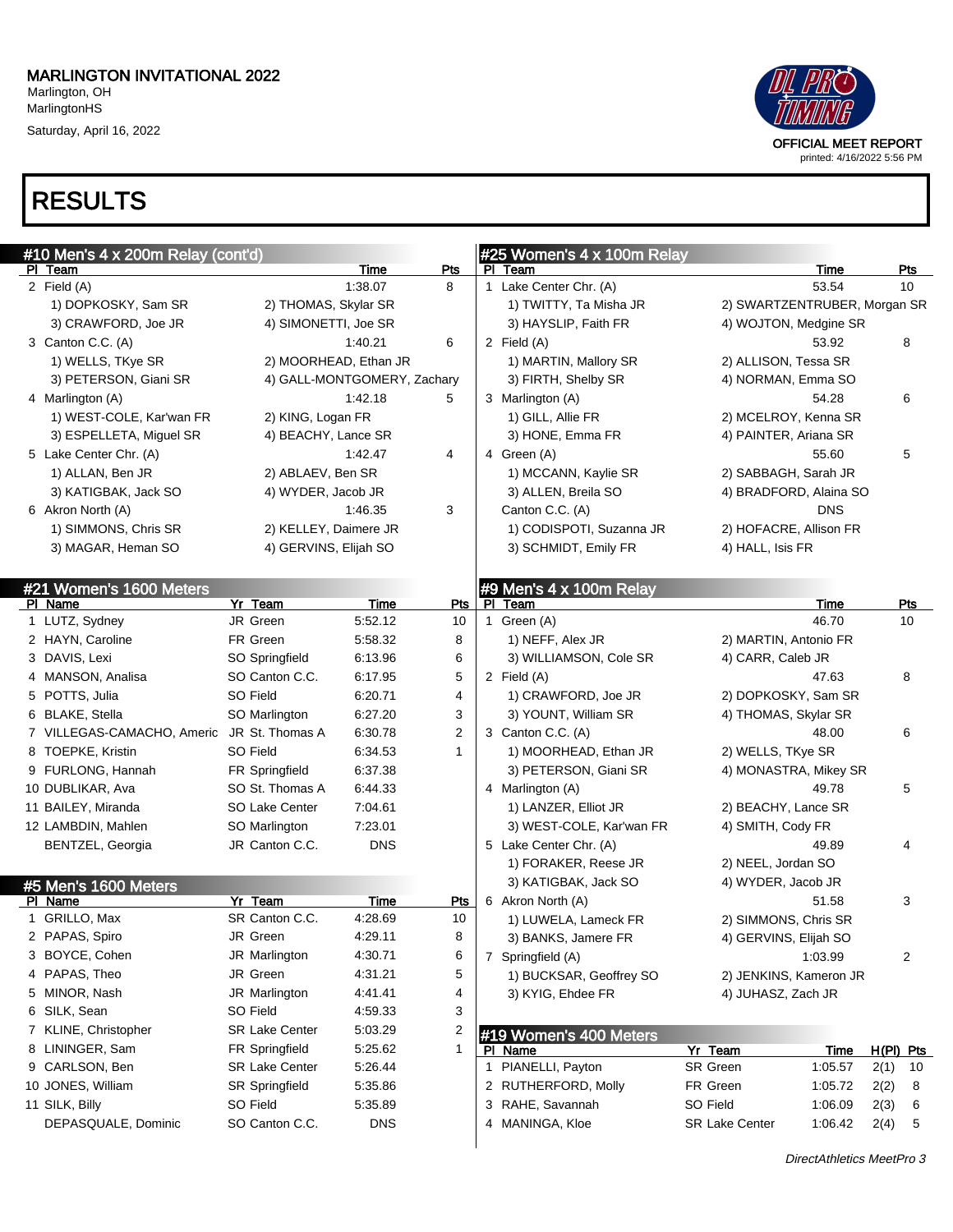### MARLINGTON INVITATIONAL 2022

Marlington, OH MarlingtonHS

Saturday, April 16, 2022

# RESULTS

5 MCELROY, Kenna 6 EMCH, Megan 7 LEVENGOOD, Celeste 8 GAINER, Emily 9 KRIEGER, Leah 10 GRAVO, McKenna 11 METZGER, Ally RICE, Albanae PITTMAN, Isis

SECTION RESULTS

1 LEVENGOOD, Celeste 2 GAINER, Emily 3 GRAVO, McKenna 4 METZGER, Ally PITTMAN, Isis Section 2 of 2

1 PIANELLI, Payton 2 RUTHERFORD, Molly 3 RAHE, Savannah 4 MANINGA, Kloe 5 MCELROY, Kenna 6 EMCH, Megan 7 KRIEGER, Leah RICE, Albanae #3 Men's 400 Meters

Pl Name

PI Name Section 1 of 2

Pl Name 1 BLAKE, Liam 2 WYDER, Jacob 3 JUST, Josh 4 MILLER, Casey 5 ANGERMAN, Grady 6 SMITH, Rowen 7 SHANAFELT, Trey 8 MILLER, Marcus 9 MANSON, Samino 10 PETERSON, Giani 11 GLASER, Zack 12 KELLEY, Daimere 13 GASPAR, Logan 14 LOPEZ, Anthony

#19 Women's 400 Meters (

| cont'd)                                       |             |              |            | #3 Men's 400 Meters (cont'd)      |                           |               |     |
|-----------------------------------------------|-------------|--------------|------------|-----------------------------------|---------------------------|---------------|-----|
| Yr Team                                       | Time        | <u>H(PI)</u> | Pts        | PI Name                           | Yr Team<br>JR Canton C.C. | Time<br>56.14 |     |
| <b>SR Marlington</b><br><b>FR Lake Center</b> | 1:08.00     | 2(5)         | 4          | 1 ANGERMAN, Grady                 |                           |               |     |
|                                               | 1:09.17     | 2(6)         | 3          | 2 MANSON, Samino                  | SO Green                  | 57.88         |     |
| FR Canton C.C.                                | 1:10.45     | 1(1)         | 2          | PETERSON, Giani<br>3              | SR Canton C.C.            | 58.82         |     |
| SO Marlington                                 | 1:11.50     | 1(2)         | 1          | GLASER, Zack<br>4                 | SR St. Thomas A           | 59.43         |     |
| SO Field                                      | 1:14.39     | 2(7)         |            | GASPAR, Logan                     | SO Springfield            | 1:01.47       |     |
| SO St. Thomas A                               | 1:16.44     | 1(3)         |            | LOPEZ, Anthony<br>6               | JR Springfield            | 1:04.26       |     |
| SO St. Thomas A                               | 1:16.76     | 1(4)         |            | Section 2 of 2                    |                           |               |     |
| <b>SR Akron North</b>                         | <b>DNS</b>  | 2            |            | 1 BLAKE, Liam                     | <b>SR Marlington</b>      | 53.54         |     |
| SR Canton C.C.                                | NT          | 1            |            | WYDER, Jacob                      | JR Lake Center            | 54.74         |     |
|                                               |             |              |            | JUST, Josh<br>3                   | SO Green                  | 55.58         |     |
|                                               |             |              |            | MILLER, Casey<br>4                | JR Marlington             | 55.84         |     |
| Yr Team                                       | Time        |              |            | SMITH, Rowen                      | JR Field                  | 56.74         |     |
|                                               |             |              |            | SHANAFELT, Trey<br>6              | JR Field                  | 57.73         |     |
| FR Canton C.C.                                | 1:10.45     |              |            | MILLER, Marcus<br>7               | JR St. Thomas A           | 57.85         |     |
| SO Marlington                                 | 1:11.50     |              |            | <b>KELLEY, Daimere</b><br>8       | JR Akron North            | 1:00.92       |     |
| SO St. Thomas A                               | 1.16.44     |              |            | #24 Women's 300m Hurdles          |                           |               |     |
| SO St. Thomas A                               | 1:16.76     |              |            | PI Name                           | Yr Team                   | Time          | Pts |
| SR Canton C.C.                                | <b>NT</b>   |              |            | 1 SIUDAK, Hannah                  | <b>SR Field</b>           | 49.62         | 10  |
|                                               |             |              |            | MASON, Elizabeth                  | JR Marlington             | 52.89         | 8   |
| <b>SR Green</b>                               | 1:05.57     |              |            | PLETCHER, Ava                     | SO Lake Center            | 53.20         | 6   |
| FR Green                                      | 1:05.72     |              |            | REED, Riley<br>4                  | SO Green                  | 55.04         | 5   |
| SO Field                                      | 1:06.09     |              |            | KEEFER, Kelsie<br>5               | FR Green                  | 56.71         | 4   |
| <b>SR Lake Center</b>                         | 1:06.42     |              |            | SLUSSER, Payton<br>6              | JR Field                  | 1:00.07       | 3   |
| <b>SR Marlington</b>                          | 1:08.00     |              |            | 7 NELSON, Anna                    | FR Marlington             | 1:05.10       | 2   |
| <b>FR Lake Center</b>                         | 1:09.17     |              |            |                                   |                           |               |     |
| SO Field                                      | 1:14.39     |              |            | #8 Men's 300m Hurdles             |                           |               |     |
| <b>SR Akron North</b>                         | <b>DNS</b>  |              |            | PI Name                           | Yr Team                   | Time          | Pts |
|                                               |             |              |            | 1 STAYER, Luke                    | <b>SR Field</b>           | 45.89         | 10  |
| Yr Team                                       | Time        | H(PI)        | <b>Pts</b> | 2 HANE, Carter                    | JR Green                  | 46.75         | 8   |
| <b>SR Marlington</b>                          | 53.54       | 2(1)         | 10         | 3 LANZER, Elliot                  | JR Marlington             | 48.05         | 6   |
| <b>JR Lake Center</b>                         | 54.74       | 2(2)         | 8          | POLLARD, Lucas<br>4               | FR Field                  | 48.06         | 5   |
| SO Green                                      | 55.58       | 2(3)         | 6          | BEGGS, Caleb                      | FR Marlington             | 49.36         | 4   |
| JR Marlington                                 | 55.84       | 2(4)         | 5          | MARTIN, Antonio<br>6              | FR Green                  | 51.38         | 3   |
| JR Canton C.C.                                | 56.14       | 1(1)         | 4          | 7 BANKS, Jamere                   | FR Akron North            | 54.20         | 2   |
| JR Field                                      | 56.74       | 2(5)         | 3          | CHUWAN, Dipesh                    | FR Akron North            | <b>DNS</b>    |     |
| JR Field                                      | 57.73       | 2(6)         | 2          |                                   |                           |               |     |
| JR St. Thomas A                               | 57.85       | 2(7)         | 1          |                                   |                           |               |     |
| SO Green                                      | 57.88       | 1(2)         |            | #20 Women's 800 Meters<br>PI Name | Yr Team                   | Time          | Pts |
| SR Canton C.C.                                | 58.82       | 1(3)         |            | PRICE, Avery<br>1                 | FR Green                  | 2:31.77       | 10  |
| SR St. Thomas A                               | 59.43       | 1(4)         |            | SIUDAK, Heather<br>2              | <b>SR Field</b>           | 2:33.04       | 8   |
| JR Akron North                                | 1:00.92     | 2(8)         |            | FORTNER, Olivia<br>3              | SR Green                  | 2:36.99       | 6   |
| SO Springfield                                | 1:01.47     | 1(5)         |            | HAUGHT, Elsie<br>4                | JR Lake Center            | 2:46.53       | 5   |
| JR Springfield                                | 1:04.26     | 1(6)         |            | POTTS, Julia<br>5                 | SO Field                  | 2:50.12       | 4   |
|                                               |             |              |            | RICE, Albanae<br>6                | SR Akron North            | 2:50.14       | 3   |
|                                               |             |              |            | DAVIS, Lexi<br>7                  |                           |               | 2   |
| Yr Team                                       | <b>Time</b> |              |            |                                   | SO Springfield            | 2:53.26       |     |
|                                               |             |              |            | LUTON, Christina<br>8             | JR Lake Center            | 2:55.52       | 1   |



Pl Name Section 1 of 2

SECTION RESULTS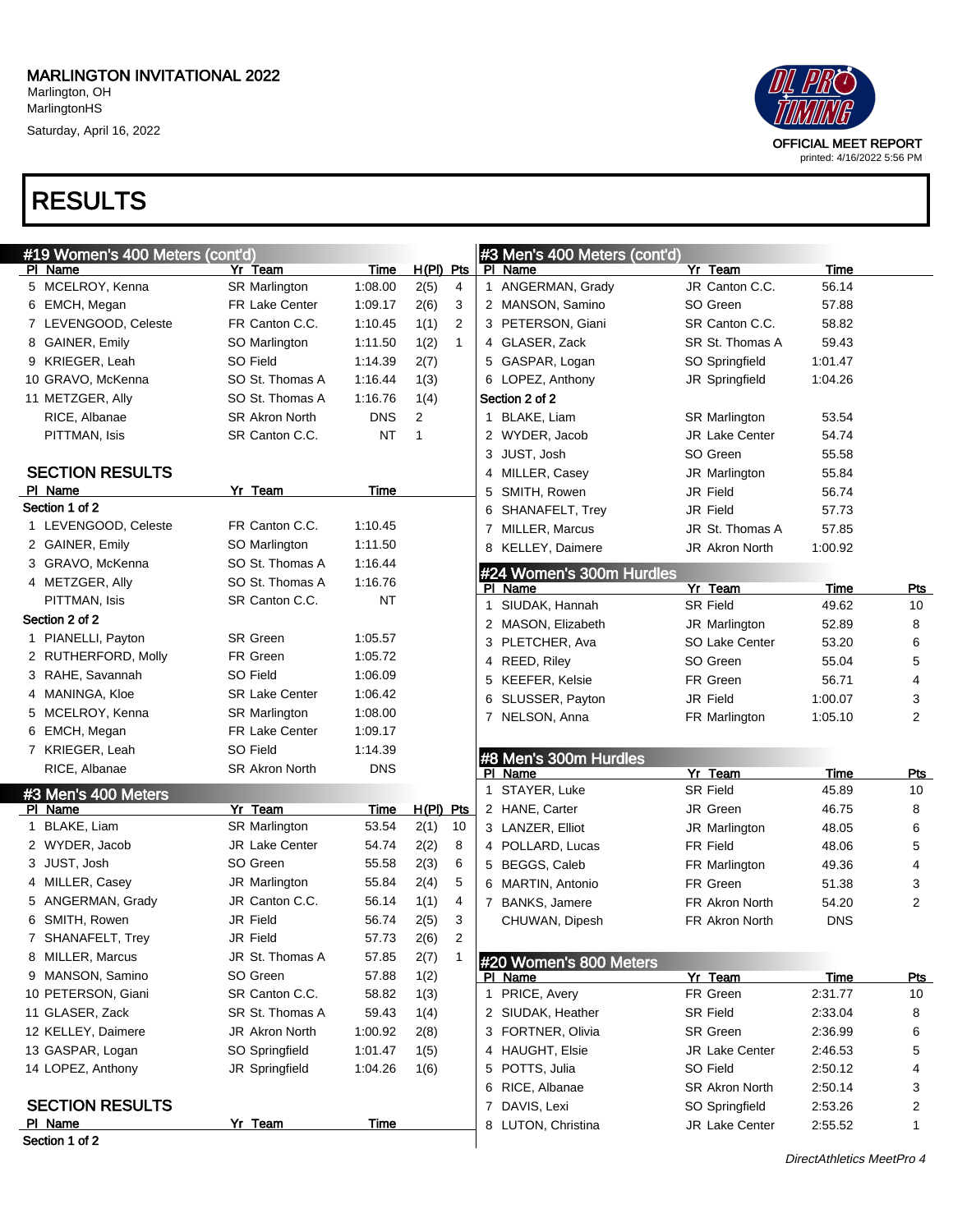#### MARLINGTON INVITATIONAL 2022

Marlington, OH MarlingtonHS

Saturday, April 16, 2022



printed: 4/16/2022 5:56 PM

| #20 Women's 800 Meters (cont'd)            |                       |             |                | #22 Women's 3200 Meters    |                       |                              |            |
|--------------------------------------------|-----------------------|-------------|----------------|----------------------------|-----------------------|------------------------------|------------|
| PI Name                                    | Yr Team               | Time        | Pts I          | PI Name                    | Yr Team               | <b>Time</b>                  | <u>Pts</u> |
| 9 VILLEGAS-CAMACHO, Americ JR St. Thomas A |                       | 2:57.44     |                | 1 FRIENT, Grace            | SO Springfield        | 12:45.13                     | 10         |
| 10 WINKHART, Annalise                      | SO Canton C.C.        | 3:05.21     |                | 2 GREEN, Parker            | SO Green              | 12:52.83                     | 8          |
| 11 FURLONG, Hannah                         | FR Springfield        | 3:08.12     |                | 3 WITMER, Caroline         | FR Green              | 13:10.19                     | 6          |
| 12 DUBLIKAR, Ava                           | SO St. Thomas A       | 3:08.86     |                | 4 HULSE, Hayley            | <b>SR Lake Center</b> | 14:16.69                     | 5          |
| 13 RAI, Karuna                             | SO Akron North        | 3:12.15     |                | BENTZEL, Georgia<br>5      | JR Canton C.C.        | 14:34.21                     | 4          |
| 14 GILL, Madyson                           | FR Marlington         | 3:30.44     |                | JARVIS, Diane<br>6         | SO Marlington         | 14:48.40                     | 3          |
| HECK, Lily                                 | SO Canton C.C.        | <b>DNS</b>  |                | 7 SCOTT, Kendra            | SO Marlington         | 14:52.58                     | 2          |
|                                            |                       |             |                | 8 TOEPKE, Kristin          | SO Field              | 14:57.01                     | 1          |
| #4 Men's 800 Meters                        |                       |             |                |                            |                       |                              |            |
| PI Name                                    | Yr Team               | <b>Time</b> | <b>Pts</b>     | #6 Men's 3200 Meters       |                       |                              |            |
| 1 GRILLO, Max                              | SR Canton C.C.        | 2:01.16     | 10             | PI Name                    | Yr Team               | <b>Time</b>                  | Pts        |
| 2 SIMONETTI, Joe                           | <b>SR Field</b>       | 2:02.29     | 8              | 1 PAPAS, Theo              | JR Green              | 9:37.93                      | 10         |
| 3 BOYCE, Cohen                             | JR Marlington         | 2:03.45     | 6              | 2 MINOR, Nash              | JR Marlington         | 9:37.94                      | 8          |
| 4 CITINO, Logan                            | SO Marlington         | 2:07.38     | 5              | 3 PAPAS, Spiro             | JR Green              | 9:40.89                      | 6          |
| 5 HOTTENSMITH, Ammon                       | JR Field              | 2:11.86     | 4              | 4 NICHOLLS, Mike           | SO Marlington         | 9:41.73                      | 5          |
| 6 HENRY, Josh                              | JR Green              | 2:13.43     | 3              | JOHNSON, Blake<br>5        | <b>SR Field</b>       | 10:32.15                     | 4          |
| 7 RYCHLIK, Brady                           | JR Green              | 2:16.74     | $\overline{2}$ | 6 CARNEY, Peyton           | SO Springfield        | 10:33.56                     | 3          |
| 8 BHUJEL, Dev                              | <b>FR Akron North</b> | 2:23.26     | $\mathbf{1}$   | 7 SHUTTY, Parker           | FR Field              | 11:01.12                     | 2          |
| 9 PRICE, Jaden                             | SO Akron North        | 2:23.83     |                | 8 GLASS, Xander            | FR Springfield        | 11:01.53                     | 1          |
| 10 CARLSON, Ben                            | <b>SR Lake Center</b> | 2:27.35     |                | 9 CANTERA-QUINTERO, Carlos | FR Canton C.C.        | 12:07.12                     |            |
|                                            |                       |             |                | 10 GARTON, Sam             | JR Canton C.C.        | 13:22.74                     |            |
| #18 Women's 200 Meters                     |                       |             |                | KLINE, Christopher         | <b>SR Lake Center</b> | <b>DNS</b>                   |            |
|                                            |                       |             |                |                            |                       |                              |            |
| <b>Finals</b>                              |                       |             | Wind: (+0.0)   |                            |                       |                              |            |
| PI Name                                    | Yr Team               | Time        | <u>Pts</u>     | #27 Women's 4 x 400m Relay |                       |                              |            |
| 1 SIUDAK, Hannah                           | <b>SR Field</b>       | 27.34       | 10             | PI Team                    |                       | Time                         | Pts        |
| 2 ROSS, KyAra                              | JR St. Thomas A       | 28.26       | 8              | 1 Green (A)                |                       | 4:27.93                      | 10         |
| 3 SWARTZENTRUBER, Morgan                   | <b>SR Lake Center</b> | 28.87       | 6              | 1) PIANELLI, Payton SR     | 2) BUDZIAK, Gracie JR |                              |            |
| 4 PAINTER, Ariana                          | <b>SR Marlington</b>  | 29.44       | 5              | 3) SHROYER, Anne JR        |                       | 4) RUTHERFORD, Molly FR      |            |
| 5 TWITTY, Ta Misha                         | JR Lake Center        | 29.68       | 4              | 2 Marlington (A)           |                       | 4:33.50                      | 8          |
| 6 FIRTH, Shelby                            | <b>SR Field</b>       | 29.70       | 3              | 1) MASON, Elizabeth JR     | 2) GILL, Allie FR     |                              |            |
| 7 CODISPOTI, Suzanna                       | JR Canton C.C.        | 30.47       | 2              | 3) MCELROY, Kenna SR       | 4) BLAKE, Stella SO   |                              |            |
| 8 SABBAGH, Sarah                           | JR Green              | 31.03       | $\mathbf{1}$   | 3 Field (A)                |                       | 4:37.04                      | 6          |
|                                            |                       |             |                | 1) SIUDAK, Heather SR      | 2) RAHE, Savannah SO  |                              |            |
| #2 Men's 200 Meters                        |                       |             |                | 3) POTTS, Julia SO         | 4) KRIEGER, Leah SO   |                              |            |
| <b>Finals</b>                              |                       |             | Wind: (+0.0)   | 4 Lake Center Chr. (A)     |                       | 4:40.66                      | 5          |
| PI Name                                    | Yr Team               | Time        | <u>Pts</u>     | 1) HAUGHT, Elsie JR        | 2) EMCH, Megan FR     |                              |            |
| 1 DOPKOSKY, Sam                            | <b>SR Field</b>       | 24.37       | 10             | 3) PLETCHER, Ava SO        | 4) MANINGA, Kloe SR   |                              |            |
| 2 THOMAS, Skylar                           | <b>SR Field</b>       | 24.90       | 8              | 5 St. Thomas Aquinas (A)   |                       | 5:05.64                      | 4          |
| 3 SIMMONS, Chris                           | <b>SR Akron North</b> | 25.26       | 6              | 1) GRAVO, McKenna SO       |                       | 2) VILLEGAS-CAMACHO, America |            |
| 4 MILLER, Casey                            | JR Marlington         | 25.87       | 5              | 3) DUBLIKAR, Ava SO        | 4) METZGER, Ally SO   |                              |            |
| 5 BAGLIA, Zach                             | SO Green              | 26.41       | 4              | 6 Canton C.C. (A)          |                       | 5:22.46                      | 3          |
| 6 KING, Logan                              | FR Marlington         | 26.44       | 3              | 1) CODISPOTI, Suzanna JR   | 2) SCHMIDT, Emily FR  |                              |            |
| 7 GALL-MONTGOMERY, Zachar SO Canton C.C.   |                       | 26.50       | 2              | 3) PITTMAN, Isis SR        |                       | 4) MANSON, Analisa SO        |            |
| WILLIAMSON, Cole                           | SR Green              | <b>DNF</b>  |                |                            |                       |                              |            |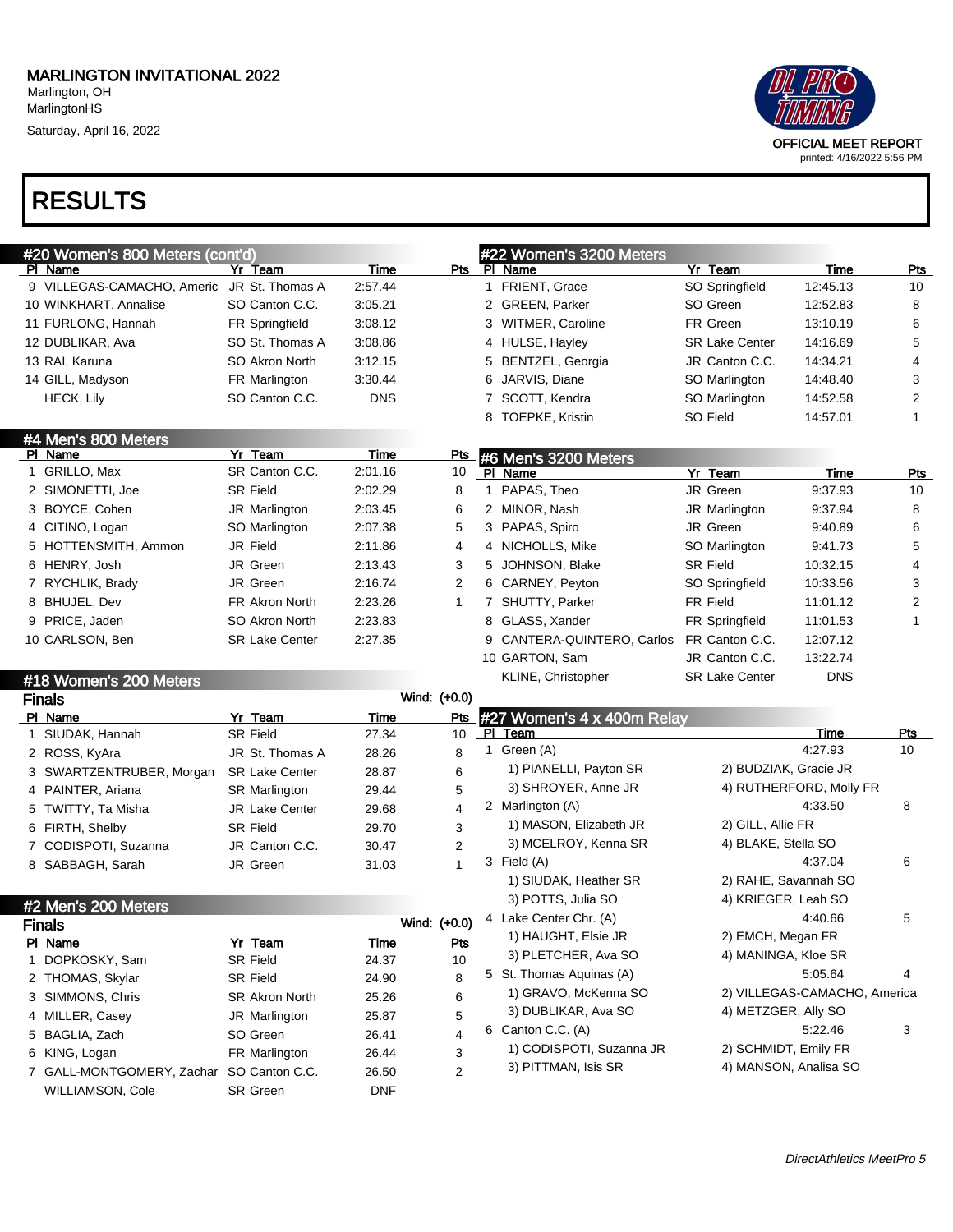Saturday, April 16, 2022



| #11 Men's 4 x 400m Relay<br>PI Team |                        | Time        | <u>Pts</u>     | #28 Women's 4 x 800m Relay (cont'd)<br>PI Team |                             | Time                     | Pts           |
|-------------------------------------|------------------------|-------------|----------------|------------------------------------------------|-----------------------------|--------------------------|---------------|
| 1 Field (A)                         |                        | 3:39.66     | 10             | Canton C.C. (A)                                |                             | <b>DNS</b>               |               |
| 1) DOPKOSKY, Sam SR                 | 2) ROBERTS, Owen SR    |             |                | 1) MANSON, Analisa SO                          |                             | 2) WINKHART, Annalise SO |               |
| 3) HOTTENSMITH, Ammon JR            | 4) SIMONETTI, Joe SR   |             |                | 3) BENTZEL, Georgia JR                         | 4) HECK, Lily SO            |                          |               |
| 2 Canton C.C. (A)                   |                        | 3:51.70     | 8              |                                                |                             |                          |               |
| 1) GRILLO, Max SR                   | 2) MOORHEAD, Ethan JR  |             |                | #17 Women's 100 Meters                         |                             |                          |               |
| 3) ANGERMAN, Grady JR               | 4) WELLS, TKye SR      |             |                | <b>Prelims</b>                                 |                             |                          |               |
| 3 Green (A)                         |                        | 3:52.26     | 6              | PI Name                                        | Yr Team                     | <b>Time</b>              | H(PI)         |
| 1) WILLIAMSON, Cole SR              | 2) NEFF, Alex JR       |             |                | WOJTON, Medgine<br>$\mathbf{1}$                | <b>SR Lake Center</b>       | 12.91 (NW)Q              | 1(1)          |
| 3) PAPAS, Theo JR                   | 4) JUST, Josh SO       |             |                | 2 ROSS, KyAra                                  | JR St. Thomas A 13.34 (NW)Q |                          | 2(1)          |
| 4 Springfield (A)                   |                        | 4:04.37     | 5              | 3 BRADFORD, Alaina                             | SO Green                    | 13.84 (NW)Q              | 2(2)          |
| 1) GASPAR, Logan SO                 | 2) SOUZA, Jayden FR    |             |                | 4 CODISPOTI, Suzanna                           | JR Canton C.C.              | 13.90 (NW)Q              | 1(2)          |
| 3) LININGER, Sam FR                 | 4) DURANTE, Alika JR   |             |                | 5 ALLISON, Tessa                               | <b>SR Field</b>             | 13.91 (NW)q              | 2(3)          |
| 5 Akron North (A)                   |                        | 4:06.55     | $\overline{4}$ | 6 NORMAN, Emma                                 | SO Field                    | 13.96 (NW)q              | 1(3)          |
| 1) BHUJEL, Dev FR                   | 2) SIMMONS, Chris SR   |             |                | 7 MCCANN, Kaylie                               | SR Green                    | 14.03 (NW)q              | 2(4)          |
| 3) GERVINS, Elijah SO               | 4) KELLEY, Daimere JR  |             |                | 8 HAYSLIP, Faith                               | FR Lake Center              | 14.29 (NW)q              | 1(4)          |
| 6 Lake Center Chr. (A)              |                        | 4:08.71     | 3              | 9 HALL, Isis                                   | FR Canton C.C.              | 14.30 (NW)               | 2(5)          |
| 1) KATIGBAK, Jack SO                | 2) ALLAN, Ben JR       |             |                | 10 GILL, Allie                                 | FR Marlington               | 14.32 (NW)               | 2(6)          |
| 3) NEEL, Jordan SO                  | 4) CARLSON, Ben SR     |             |                | 11 HONE, Emma                                  | FR Marlington               | 14.34 (NW)               | 1(5)          |
| Marlington (A)                      |                        | DQ          |                | 12 LOMBARDI, Mira                              | FR St. Thomas A 14.95 (NW)  |                          | 1(6)          |
| 1) BLAKE, Liam SR                   | 2) BOYCE, Cohen JR     |             |                | CARGIL, Keke                                   | <b>JR Akron North</b>       | DNS (NW)                 | 1             |
| 3) KING, Logan FR                   | 4) BEACHY, Lance SR    |             |                |                                                |                             |                          |               |
|                                     |                        |             |                | <b>HEAT RESULTS</b>                            |                             |                          |               |
| #23 Women's 100m Hurdles            |                        |             |                | <b>Prelims</b>                                 |                             |                          |               |
|                                     |                        |             | Wind: (+0.0)   | PI Name                                        | Yr Team                     | Time                     |               |
|                                     |                        |             |                |                                                |                             |                          |               |
| PI Name                             | Yr Team                | Time        | <b>Pts</b>     | Heat 1 of 2                                    |                             |                          | Wind: (NW)    |
| 1 SIUDAK, Hannah                    | <b>SR Field</b>        | 16.41       | 10             | 1 WOJTON, Medgine                              | <b>SR Lake Center</b>       | 12.91Q                   |               |
| 2 MASON, Elizabeth                  | JR Marlington          | 16.79       | 8              | 2 CODISPOTI, Suzanna                           | JR Canton C.C.              | 13.90Q                   |               |
| 3 ACKLES, Joshae                    | <b>SR Akron North</b>  | 18.85       | 6              | 3 NORMAN, Emma                                 | SO Field                    | 13.96q                   |               |
| 4 KEEFER, Kelsie                    | FR Green               | 19.29       | 5              | 4 HAYSLIP, Faith                               | <b>FR Lake Center</b>       | 14.29q                   |               |
| 5 PLETCHER, Ava                     | <b>SO Lake Center</b>  | 19.35       | 4              | 5 HONE, Emma                                   | FR Marlington               | 14.34                    |               |
| 6 DIVOKY, Genevive                  | FR Green               | 20.66       | 3              | 6 LOMBARDI, Mira                               | FR St. Thomas A             | 14.95                    |               |
| 7 NELSON, Anna                      | FR Marlington          | 21.10       | 2              | CARGIL, Keke                                   | JR Akron North              | <b>DNS</b>               |               |
| 8 SLUSSER, Payton                   | JR Field               | 21.45       | 1              | Heat 2 of 2                                    |                             |                          | Wind:<br>(NW) |
|                                     |                        |             |                | 1 ROSS, KyAra                                  | JR St. Thomas A             | 13.34Q                   |               |
| #28 Women's 4 x 800m Relay          |                        |             |                | 2 BRADFORD, Alaina                             | SO Green                    | 13.84Q                   |               |
| PI Team                             |                        | <u>Time</u> | <u>Pts</u>     | 3 ALLISON, Tessa                               | <b>SR Field</b>             | 13.91q                   |               |
| 1 Green (A)                         |                        | 10:45.39    | 10             | 4 MCCANN, Kaylie                               | SR Green                    | 14.03q                   |               |
| 1) PRICE, Avery FR                  | 2) LUTZ, Sydney JR     |             |                | 5 HALL, Isis                                   | FR Canton C.C.              | 14.30                    |               |
| 3) FORTNER, Olivia SR               | 4) SHROYER, Anne JR    |             |                | 6 GILL, Allie                                  | FR Marlington               | 14.32                    |               |
| 2 Marlington (A)                    |                        | 11:30.48    | 8              |                                                |                             |                          |               |
| 1) SNELL, Trinity SO                | 2) MCELROY, Kenna SR   |             |                | #1 Men's 100 Meters                            |                             |                          |               |
| 3) GAINER, Emily SO                 | 4) BLAKE, Stella SO    |             |                | <b>Prelims</b><br>PI Name                      | Yr Team                     | Time                     |               |
| 3 Lake Center Chr. (A)              |                        | 11:54.94    | 6              | 1 NEFF, Alex                                   | JR Green                    | 11.86 (NW)Q 2(1)         | <u>H(PI)</u>  |
| 1) HULSE, Hayley SR                 | 2) LUTON, Christina JR |             |                | 2 BAGLIA, Zach                                 | SO Green                    | 12.20 (NW) $Q(1)$        |               |
| 3) HAUGHT, Elsie JR                 | 4) BAILEY, Miranda SO  |             |                | 3 THOMAS, Skylar                               | <b>SR Field</b>             | 12.31 (NW)Q 1(2)         |               |
|                                     |                        |             |                | 4 GALL-MONTGOMERY, Zachar SO Canton C.C.       |                             | 12.38 (NW)q              | 1(3)          |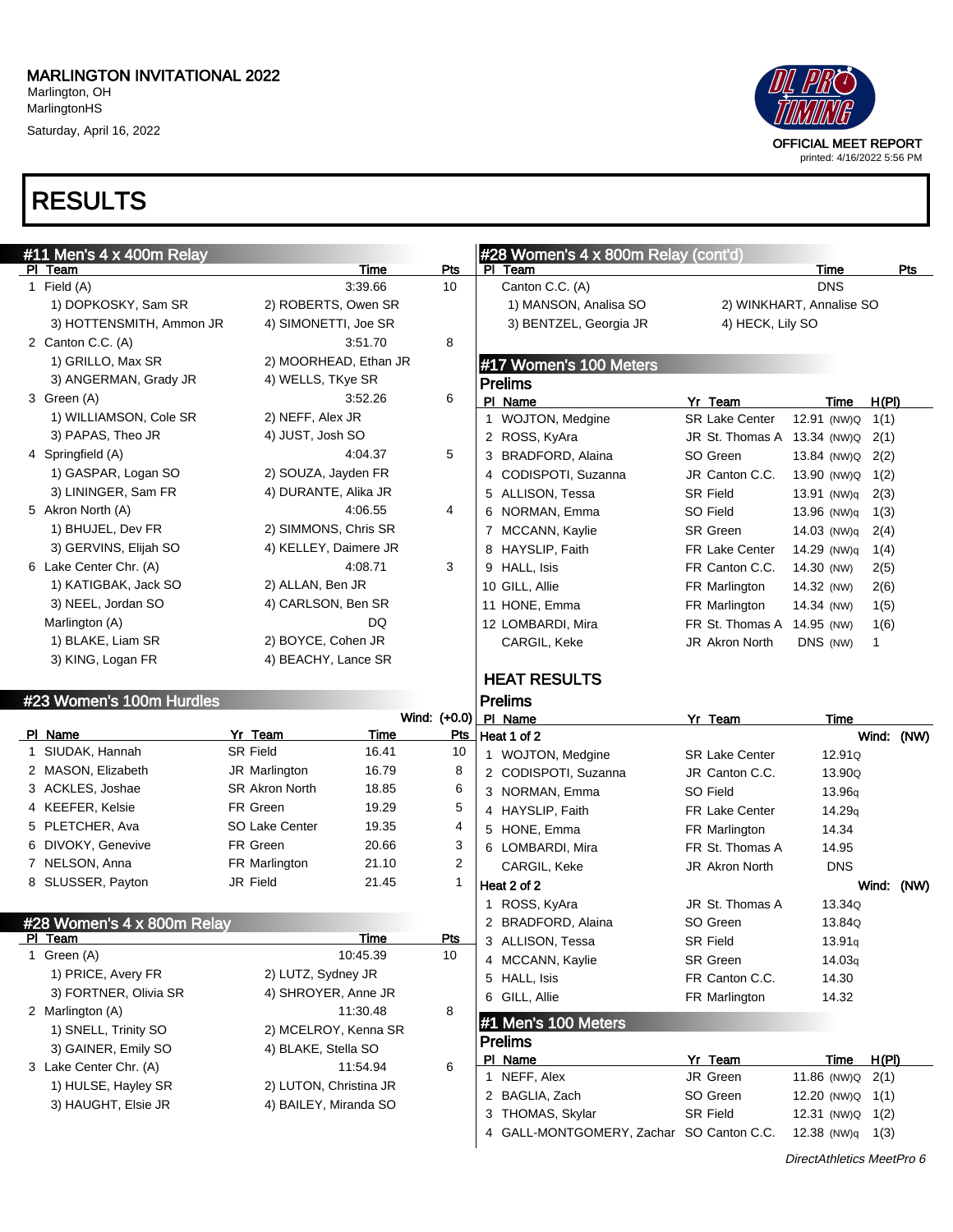Saturday, April 16, 2022

# RESULTS



#### #1 Men's 100 Meters (cont'd) Prelims PI Name **Yr Team Yr Team** Time H(PI) 5 LUWELA, Lameck FR Akron North 12.47 (NW)q 1(4) 6 MILLER, Casey JR Marlington 12.62 (NW)Q 2(2) 7 FORAKER, Reese JR Lake Center 12.84 (NW)q 1(5) 8 DURANTE, Alika JR Springfield 12.95 (NW)q 2(3) 9 GLASER, Zack SR St. Thomas A 13.06 (NW) 1(6) 10 MILLER, Marcus JR St. Thomas A 13.12 (NW) 1(7) 11 SOUZA, Jayden FR Springfield 13.17 (NW) 2(4) 12 CRAWFORD, Joe JR Field 13.25 (NW) 2(5) 13 SMITH, Cody FR Marlington 13.31 (NW) 2(6) 14 NEEL, Jordan SO Lake Center 13.33 (NW) 2(7) MONASTRA, Mikey SR Canton C.C. DNS (NW) 2 HEAT RESULTS Prelims Pl Name Yr Team Time Heat 1 of 2 Wind: (NW) 1 BAGLIA, Zach SO Green 12.20Q 2 THOMAS, Skylar SR Field 12.31Q 3 GALL-MONTGOMERY, Zachar SO Canton C.C. 12.38q 4 LUWELA, Lameck **FR Akron North** 12.47<sub>q</sub> 5 FORAKER, Reese **JR Lake Center** 12.84<sub>a</sub> 6 GLASER, Zack SR St. Thomas A 13.06 7 MILLER, Marcus **JR St. Thomas A** 13.12 Heat 2 of 2 Wind: (NW) 1 NEFF, Alex JR Green 11.86Q 2 MILLER, Casey JR Marlington 12.62Q 3 DURANTE, Alika JR Springfield 12.95q 4 SOUZA, Jayden FR Springfield 13.17 5 CRAWFORD, Joe JR Field 13.25 6 SMITH, Cody FR Marlington 13.31 7 NEEL, Jordan SO Lake Center 13.33 MONASTRA, Mikey SR Canton C.C. DNS #12 Men's 4 x 800m Relay PI Team Pts 1 Marlington (A) 8:20.81 10 1) BLAKE, Liam SR 2) NICHOLLS, Mike SO 3) CITINO, Logan SO 4) MINOR, Nash JR 2 Field (A) 8:22.90 8 1) SILK, Sean SO 2) ROBERTS, Owen SR 3) HOTTENSMITH, Ammon JR 4) SIMONETTI, Joe SR 3 Green (A) 9:13.28 6 1) HENRY, Josh JR 2) RYCHLIK, Brady JR 3) SAN JOSE, Edgar SO 4) KAMBRICK, Gavin FR #12 Men's 4 x 800m Relay (cont'd) PI Team Pts 4 Springfield (A) 9:24.99 5 1) GASPAR, Logan SO 2) CARNEY, Peyton SO 3) JONES, William SR 4) GLASS, Xander FR 5 Canton C.C. (A) 9:27.59 4 1) ANGERMAN, Grady JR 2) DEPASQUALE, Dominic SO 3) MOORHEAD, Ethan JR 4) CANTERA-QUINTERO, Carlos FR 6 Akron North (A) 9:49.41 3 1) PRICE, Jaden SO 2) HEIEZENRATER, Ryan FR 3) JOHNSON, Davion FR 4) BHUJEL, Dev FR 7 Lake Center Chr. (A) 8:56.06 2 1) CARLSON, Ben SR 2) BAUER, Weston SO 3) GRABOWSKI, Zane JR 4) KLINE, Christopher SR #18 Women's 200 Meters Prelims PI Name **Yr Team** Time H(PI) 1 SIUDAK, Hannah SR Field 27.29 (NW)Q 1(1) 2 ROSS, KyAra JR St. Thomas A 28.14 (NW)Q 2(1) 3 SWARTZENTRUBER, Morgan SR Lake Center 28.74 (NW)Q 1(2) 4 TWITTY, Ta Misha JR Lake Center 28.97 (NW) Q 2(2) 5 FIRTH, Shelby SR Field 29.41 (NW)q 2(3) 6 CODISPOTI, Suzanna JR Canton C.C. 29.54 (NW)q 1(3) 7 PAINTER, Ariana SR Marlington 30.02 (NW)q 2(4) 8 SABBAGH, Sarah JR Green 30.57 (NW)q 1(4) 9 HALL, Isis FR Canton C.C. 31.56 (NW) 1(5) 10 BRADFORD, Alaina SO Green 31.97 (NW) 1(6) 11 LOMBARDI, Mira FR St. Thomas A 32.11 (NW) 2(5) 12 SWISHER, Janelle SO Marlington 32.14 (NW) 2(6) CARGIL, Keke **JR Akron North** DNS (NW) 1 HEAT RESULTS Prelims PI Name **Yr Team** Time Heat 1 of 2 Wind: (NW) 1 SIUDAK, Hannah SR Field 27.29Q 2 SWARTZENTRUBER, Morgan SR Lake Center 28.74Q 3 CODISPOTI, Suzanna JR Canton C.C. 29.54q 4 SABBAGH, Sarah JR Green 30.57q 5 HALL, Isis FR Canton C.C. 31.56 6 BRADFORD, Alaina SO Green 31.97 CARGIL, Keke **JR Akron North** DNS Heat 2 of 2 Wind: (NW) 1 ROSS, KyAra JR St. Thomas A 28.14Q 2 TWITTY, Ta Misha **JR Lake Center** 28.97Q 3 FIRTH, Shelby SR Field 29.41q 4 PAINTER, Ariana SR Marlington 30.02q